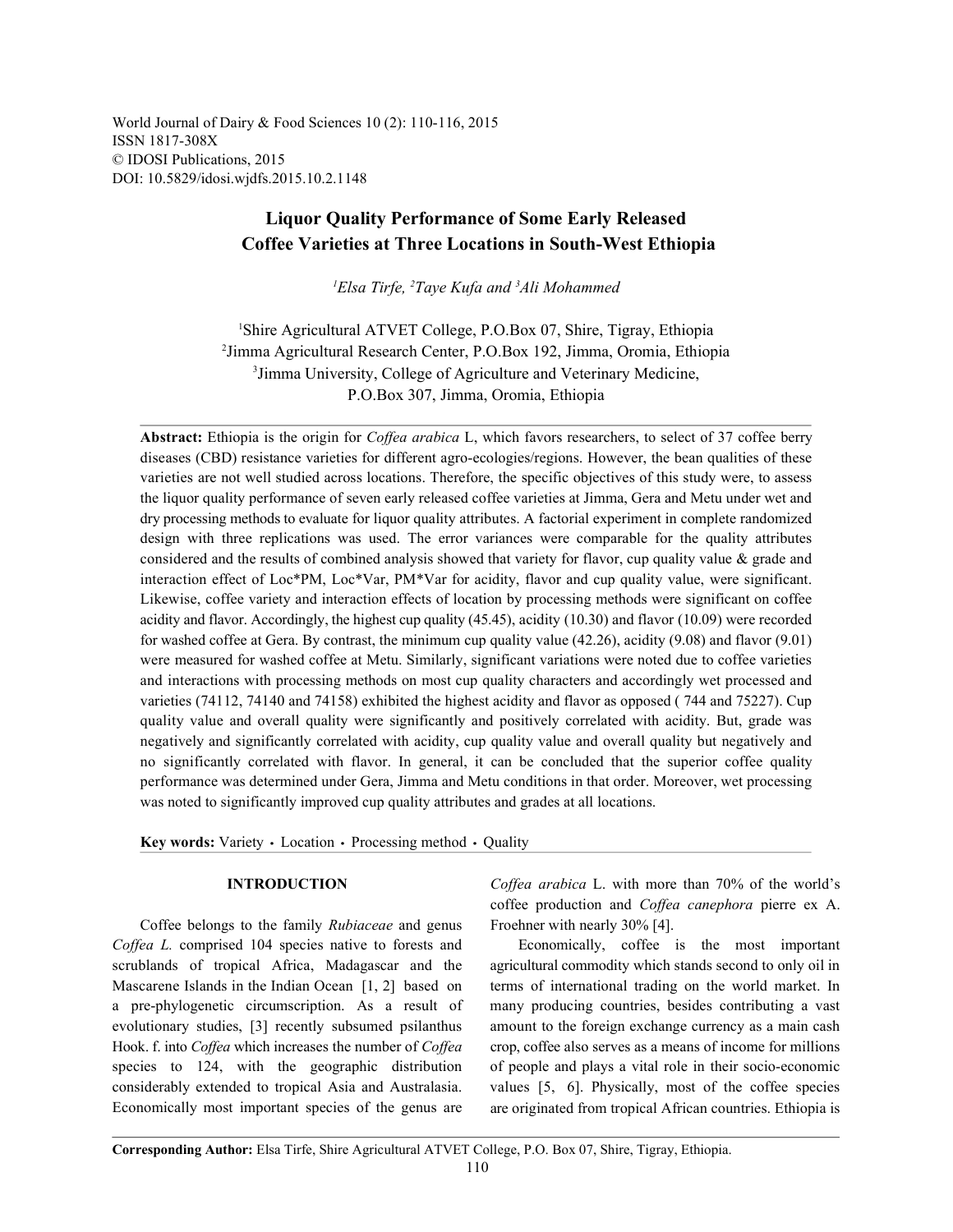| <i>World J. Dairy &amp; Food Sci., 10 (2): 110-116, 2015</i> |  |  |
|--------------------------------------------------------------|--|--|
|                                                              |  |  |

|         | Yield (q/ha)           |        |               |              |             |                       |                    |               |  |
|---------|------------------------|--------|---------------|--------------|-------------|-----------------------|--------------------|---------------|--|
|         | ---------------------- |        |               |              |             |                       |                    |               |  |
| Variety | Research               | Farmer | Canopy nature | Raw quality  | Cup quality | Commercial acceptance | Disease resistance | Released year |  |
| 744     | 16.6                   | 8.9    | Open          | Average/Good | Average     | Acceptable            | Resistance         | 1979/80       |  |
| 74110   | 19.1                   | $9-10$ | Compact       | Average/Good | Good        | Acceptable            | Resistance         | 1978/79       |  |
| 74112   | 18.1                   | $9-10$ | Compact       | Good         | Good        | Good and Acceptable   | Resistance         | 1978/79       |  |
| 74140   | 19.7                   | $9-10$ | Compact       | Average      | Average     | Hardly Acceptable     | Resistance         | 1978/79       |  |
| 74158   | 19.1                   | $9-10$ | Compact       | Good         | Fairly/Good | Acceptable            | Resistance         | 1978/79       |  |
| 74165   | 17.3                   | 8-9    | Compact       | Good         | Fairly/Good | Acceptable            | Resistance         | 1878/79       |  |
| 75227   | 17.8                   | $8-9$  | Open          | <b>FAO</b>   | FAO.        | Acceptable            | Resistance         | 1980/81       |  |

Table 1: Characteristics of the early released and studied coffee varieties

where FAQ= Fairly Average Quality

Source: CLU report (1996-2004) as cited in [15]

Table 2: Detail description of the study areas

|                                 |         | <b>Research Center</b>  |                |               |  |  |  |
|---------------------------------|---------|-------------------------|----------------|---------------|--|--|--|
| Variable                        |         | Jimma                   | Metu           | Gera          |  |  |  |
| Altitude (m.a.s.l)              |         | 1753                    | 1550           | 1940          |  |  |  |
| Latitude                        |         | $7^{\circ}46^{\prime}N$ | 8°3'N          | 7°7'N         |  |  |  |
| Longitude                       |         | $36^{\circ}$ E          | $36^{\circ}$ E | $36^{\circ}E$ |  |  |  |
| Rainfall (mm)                   |         | 1556.9                  | 1810.6         | 1878.9        |  |  |  |
| Air temperature $({}^{\circ}C)$ | Maximum | 26.7                    | 28.6           | 24.4          |  |  |  |
|                                 | Minimum | 12.8                    | 12.5           | 10.5          |  |  |  |
| Mandate areas                   |         | Mid-land                | Low-land       | High-land     |  |  |  |

*Source: [16]*

believed to be the origin and primary center of diversity but highly priced or the marked). In addition, some for the tetraploid *Coffea arabica* and Central and West mutants have been identified, especially regarding low African countries are for other coffee species [7]. According to International Coffee Organization [8], Ethiopia is the first in Africa and fifth worldwide largest coffee producer next to Brazil, Vietnam, Indonesia and Colombia with a production of 6,500 thousand bags during the crop year 2011/12.

Ethiopian coffee grows almost everywhere, under diverse environmental conditions ranging in altitude from 550 to 2600 m.a.s.l [9]. The crop prefers a slightly acidic soil with a pH of 4.5 to 6.5 and it requires rainfall amount of 1500 to 2500 mm, with the ideal average maximum and minimum air temperatures of 27°C and 13°C, respectively, which is well distributed for 8 to 9 months. The main coffee growing areas are located in the south eastern, southern and south western high-lands of the country. Ethiopia has more genetic diversity among its coffee varieties than any other country worldwide. All varieties with its ecological factors such as rain fall, temperature, shade, altitude and soil give individual bean varieties their unique local character [10].

The coffee species vary in terms of chemical composition [11]. Also, within *C. arabica* the variability in quality takes a particular pattern with mutants presenting specific quality attributes such as Caturra (dwarf, high productivity sometimes linked to a drop in quality) or Maragotype (very large beans low productivity caffeine contents, such as *C. arabica* variety Laurina (0.6% dm) and more recently, in Brazil, an Ethiopian origin with traces of caffeine [12]. There are many factors that affect coffee quality such as environmental condition, genetics, climatic conditions and soil characteristics of the area in which coffee is grown, agricultural practices, harvesting methods and timing, pre-harvest and postharvest processing techniques [13, 14]. Ethiopian coffee is processed and exported in two processing techniques, namely, natural sun-dried (70%) and washed (30%) coffees [15].

In the past four decades, the Jimma Agricultural Research Center (JARC) has been showing a concentrated effort to develop, release and distribute improved coffee varieties that are high yielding, disease resistance and adaptable to different agro-ecological zones. However, due to the urgency of arresting the progress of coffee berry diseases (CBD) in early 1970s as a serious disease outbreak in the country and lack of trained personal and detail quality evaluation criteria, the early released CBD resistant varieties lack recent quality standards. The limited information attached to these coffee varieties was their general quality and commercial acceptance as shown in Table 1. In line with the increasing focus to quality-oriented production and trading systems, it is an agenda of top priority to assess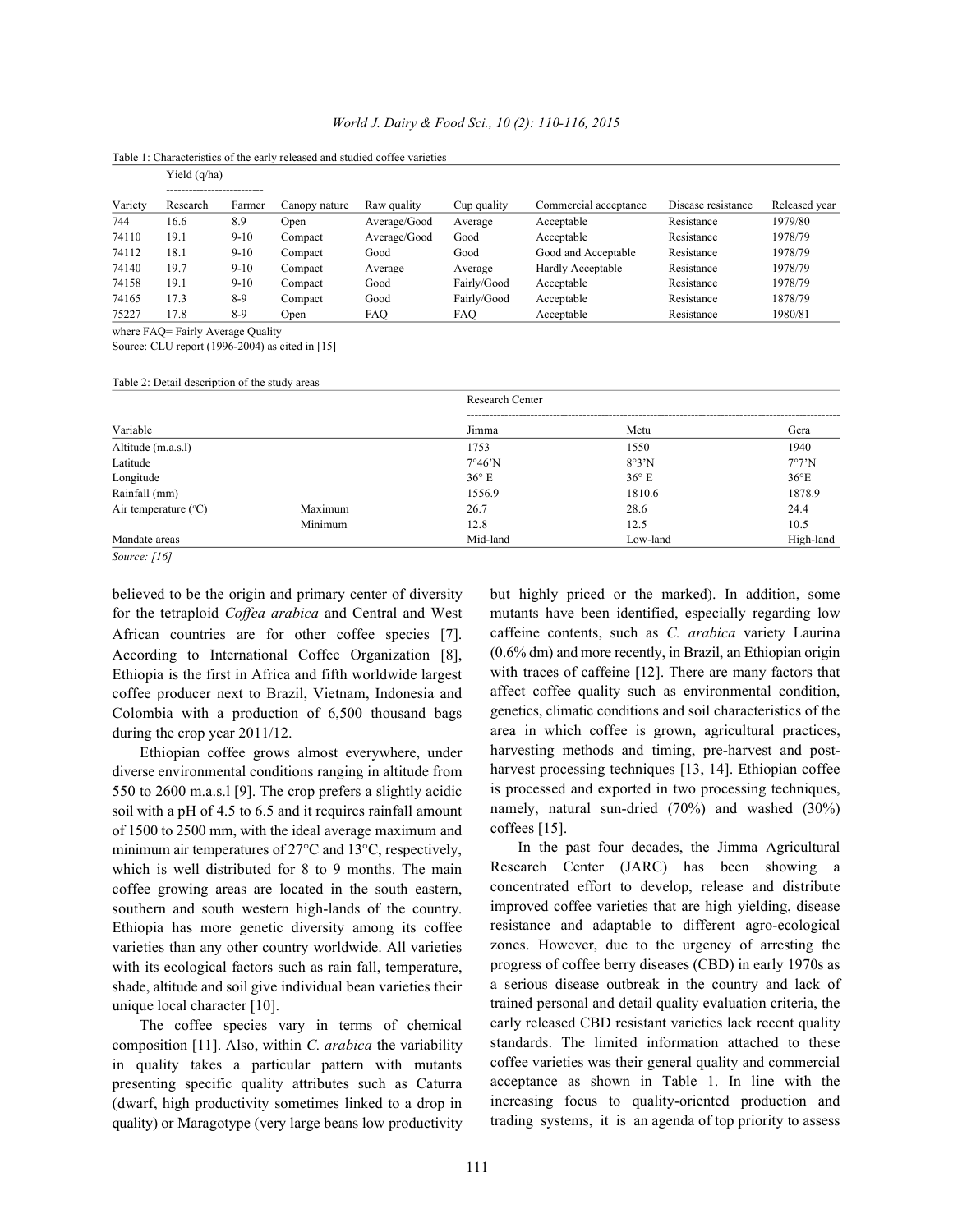cultivars and promising under different locations using sun dried on mesh wire raised bed. Continuous follow up ideal processing methods. took place till the needed moisture content was achieved.

- released coffee varieties under Jimma, Metu and Gera and silver skins from green coffee beans. conditions.
- 

independently for each locality to see the variability that brew. They participated in a panel for cupping to evaluate exists among the three locations on coffee liquor quality the aroma and taste characteristics of each sample. attributes of dry and wet Arabica coffee varieties. Red Average result of each cupper was used for the analysis. fully ripe cherry coffees were collected carefully selected For liquoring, three cups were prepared by mixing 8 g of from the already established coffee seed orchards having coffee powder in each cup with boiled water and stirring age of ten years. Harvesting was undertaken during the the content to ensure the homogeneity of the mixture peak season of first round between September and for aromatic stringent and quality. The cup was then December in 2012. Ripe cherry were simply random stirred and any grounds that still float were removed. harvested from the coffee plant then weighted 3 kg for Tasting was carried out when the beverage cooled to washed processed and 3 kg for sundried directly spread around 60°C (palatable temperature) [19]. on the mesh wire drying table and the wet process continue according to the procedure described by ECX. **Data Collected**  Then, each variety was sub divided in to two processing methods (dry and wet) as follows. Dry processing: After **Cup quality/Liquor quality**  foreign materials and unripe green berries removed by sorting, samples (three kg per sample) were sun dried on **Cleanness:** It indicates freeness of the coffee from defects raised compartmented mesh wire drying table (about 0.8m above the ground) and regularly turned to maintain **Acidity:** To identify the sense of coffee on the tongue uniform drying to moisture level of  $11.5\%$ . During drying strengthens of the coffee the moisture content of the bean was measured using Electronic Rapid Moisture Tester (HE 50, Germany) to **Body:** The texture and sensation of coffee in the mouth. know and maintain the moisture level of all samples at similar level. Finally, after three weeks fully dried coffee **Flavor:** It was the combination of body and acidity, over cherries were collected and packed separately. Dried all taste of the brew. cherries were hulled using manual/hand hulling machine.

disc motorized pulper which squeezes the cherries quality. between fixed and moving surface. Subsequently wet parchment coffees were put in fermentation tank **RESULTS AND DISCUSSION** according to the agro-ecology to facilitate breakdown of mucilage. After complete fermentation the parchment **Analysis of Variance:** Analysis of variance results for coffee was properly washed and under gone further liquor attribute (acidity, flavor and cup quality) of fermentation time of soaking [17], followed by washing, varieties were showed highly significantly (P<0.01) by the using clean water to remove all traces and decomposed main factors location and variety also significantly

and update the quality standard of all the released products of mucilage. Then, wet parchment coffee was **Objectives:** maintained at 11.5% for all samples. Finally, the samples To assess liquor quality performance of some early were hulled and hand polished to remove the parchment The moisture content of the beans was uniformly

To evaluate the effect of processing methods on **Cup quality value/Liquor Quality:** Sensory evaluation liquor quality attributes of these coffee varieties was done using four quality criteria: cleanness, acidity, under Jimma, Metu and Gera conditions. body and flavor, which were scored based on the **MATERIALS AND METHODS** exchange [18]. The coffee samples were medium roasted **Experimental Procedures:** The data was collected Research Center were involved in evaluation of the coffee standard and procedure outlined by Ethiopia commodity and medium ground. A team of three experienced and internationally certified Q-grade cuppers of the Jimma

Wet Processing: Fresh cherries were pulped using single each treatment; accounting 60% of the total coffee **Cup quality value:** The sum total of sensory evaluation of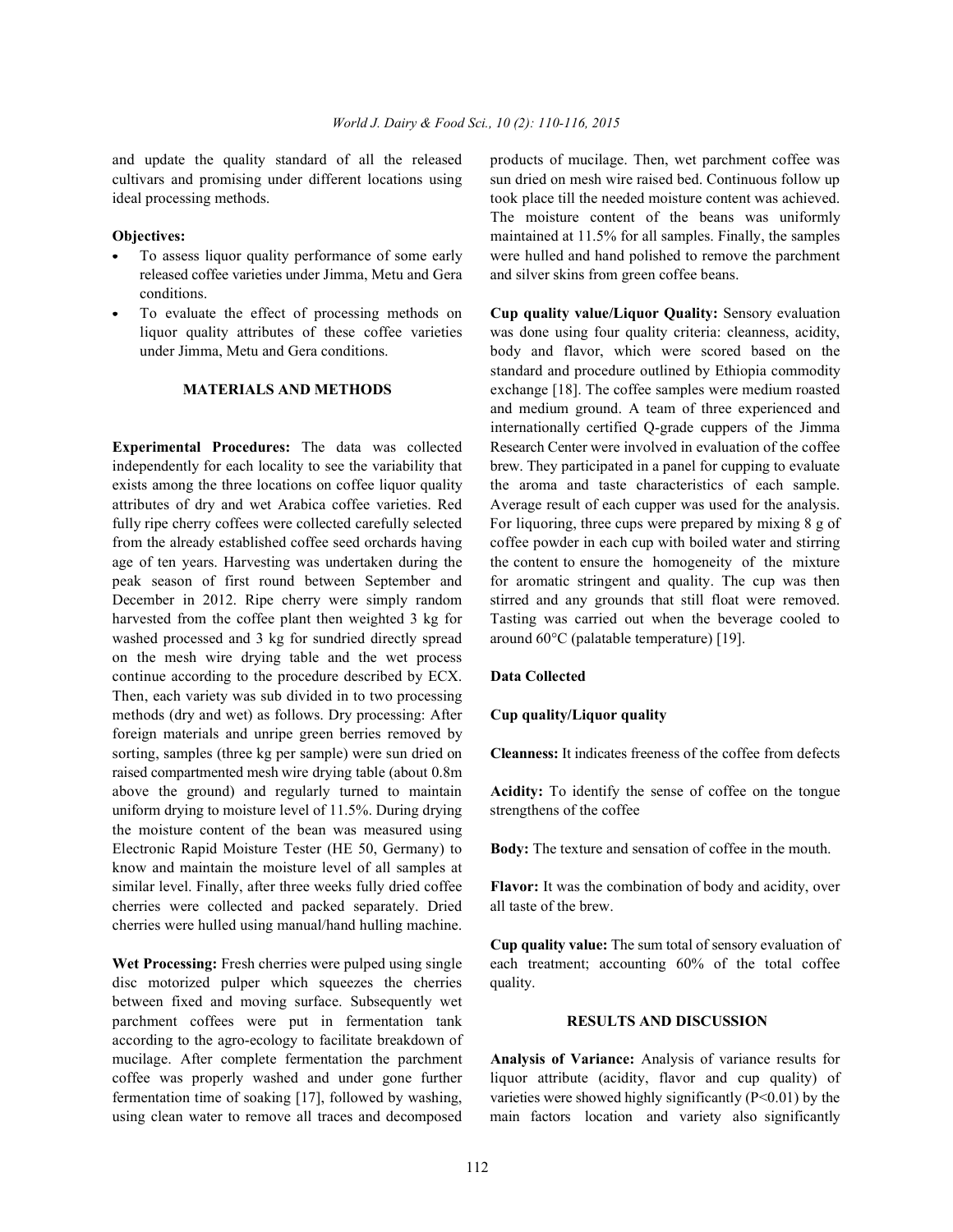|           |             |                    |                       | Table 3: Mean value of Acidity, Flavor and CQV of coffee quality as influenced by location and processing method |                     |                    |
|-----------|-------------|--------------------|-----------------------|------------------------------------------------------------------------------------------------------------------|---------------------|--------------------|
|           | Acidity     |                    | Flavor                |                                                                                                                  | Cup Quality Value   |                    |
| Parameter |             |                    |                       |                                                                                                                  |                     |                    |
| Location  | DP          | WP                 | DP.                   | WP                                                                                                               | DP                  | WP                 |
| Gera      | $9.57^{bc}$ | $10.30^a$          | $9.47$ <sup>abc</sup> | 10.09 <sup>a</sup>                                                                                               | 43.67 <sup>bc</sup> | $45.45^{\circ}$    |
| Jimma     | $9.96^{ab}$ | 9.46 <sup>bc</sup> | $9.67^{ab}$           | $9.04^{bc}$                                                                                                      | $44.34^{ab}$        | 42.88bc            |
| Metu      | 9.39bc      | 9.08 <sup>c</sup>  | $9.22^{bc}$           | 9.01 <sup>c</sup>                                                                                                | $43.46^{bc}$        | 42.26 <sup>c</sup> |
| LSD(5%)   | 0.68        |                    | 0.63                  |                                                                                                                  | 1.65                |                    |
| CV(%)     | 10.48       |                    | 10.11                 |                                                                                                                  | 5.71                |                    |
| Mean      | 9.62        |                    | 9.42                  |                                                                                                                  | 43.68               |                    |

*World J. Dairy & Food Sci., 10 (2): 110-116, 2015*

*Means followed by same letter(s) with in a column are not significantly different at P<0.05 Where Loc=Location, DP=Dry processing; WP=Wet processing; CQV=Cup quality value*

different (P<0.01) for the interaction effect of Loc x PM. even flavor increase the significance of overall also However, there was no significant difference for increase, so acidity and body were directly related with processing method, Loc x Var, PM x Var and Loc x Var x overall quality.

**Cup Quality Value:** The two way interaction between recorded the highest cup quality value, which however location and processing methods was significant (P<0.01). was statistically similar with varieties 74110, 74112 and As Table 3, indicated the best cup quality value recorded 74140. In contrast, least cup quality value was observed from treatment combination Gera x wet (45.45) and from variety 744 (41.83) and statistically similar with statistically similar with treatment combination of Jimma x variety 74165 and 75227 (Fig. 1). This may be due to the dry but the smallest amount of cup quality value obtained genetic factor of varieties. Similar finding were reported by for treatment combination of Metu x wet (42.26) this is Tesfaye [22] and Behailu *et al*., [15] who elaborated that statistically similar with Gera x dry, Jimma x wet and Metu coffee genetic and genetic variations are the major x dry. In general in both processing method and among components that affect quality. locations cup quality value was registered greater than 42% out of 60% for the liquor quality. This result may be **Acidity:** There was a significance difference (P< 0.01) due to the highest significant difference of cup quality between location and processing methods, the treatment attributes. The present are in agreement with the finding combination of Gera x wet was the highest acidity with of Eastern African Fine Coffee Association [20] indicates average of 10.30 and statistically similar with Jimma x dry high acidity and good flavor gives better quality and more processed coffees. However there was also another result intense aroma to the beverage. These results was similar of contrast to highest, the lowest acidity obtained from with those reported by Agwanda [21] in that acidity and treatment combination Metu x wet with value of 9.08 and body are reliable and suitable quality attribute that can be statistically similar with Gera x dry, Metu dry and Jimma x used as selection criteria for the genetic improvement of wet treatment combinations (Table 3). Generally, acidity of the overall liquor quality. As value of acidity and body location x processing methods was medium to medium

PM. Cup quality value was significantly affected by variety (P<0.01). Accordingly, variety 74158 (45.51)



Fig. 1: Effect of variety on cup quality value of coffee Arabica in south west Ethiopia *Bars capped with same letter(s) are not significantly difference at P<0.05*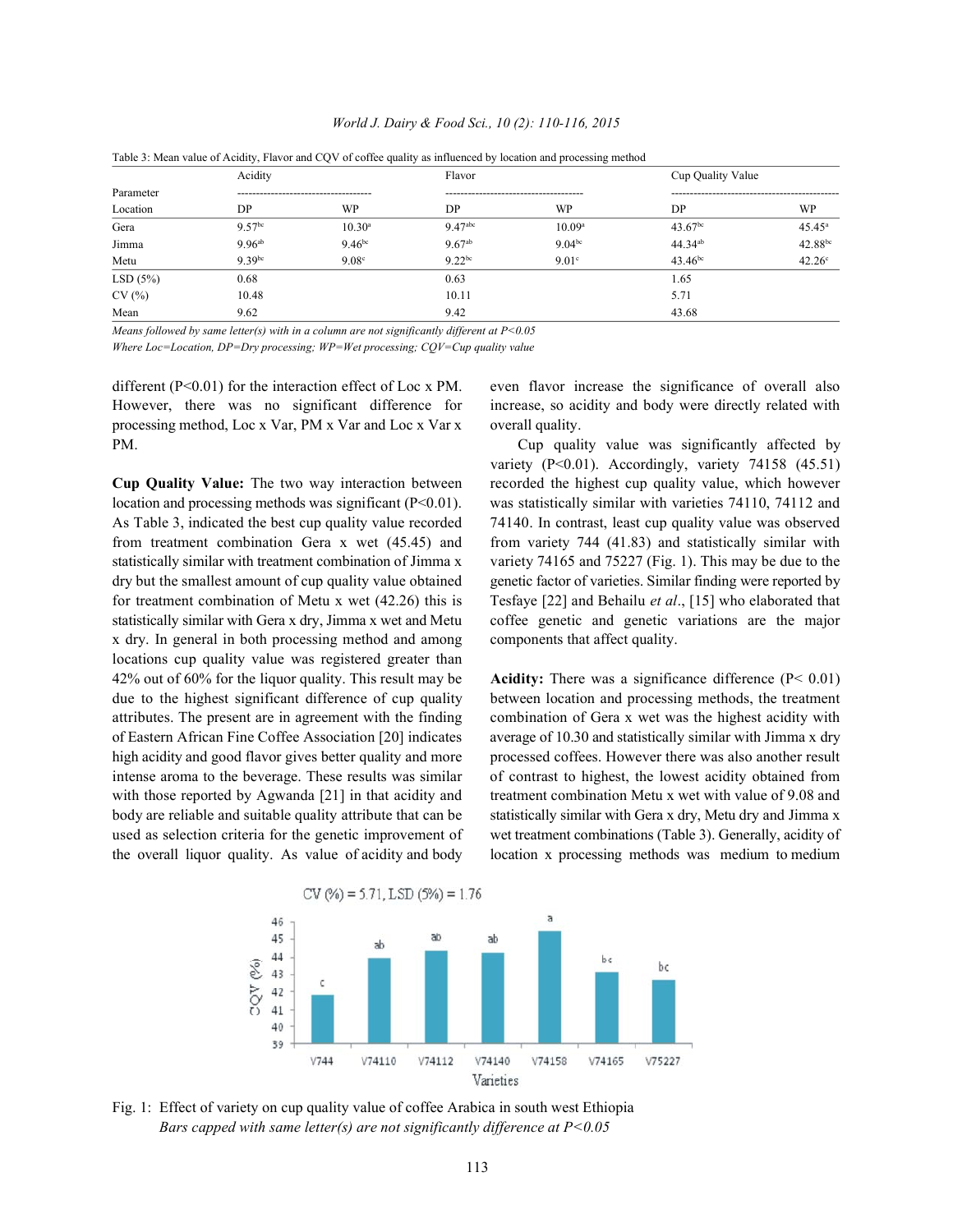*World J. Dairy & Food Sci., 10 (2): 110-116, 2015*





*Bars capped with same letters are not significantly difference at P<0.05*



Fig. 3: Effect of variety on the flavor of coffee bean in south west Ethiopia *Bars capped with same letter(s) are not significantly difference at P<0.05*

the time of fermentation increases acidity of coffee but result was comparable with Bertrand *et al*., [26] the flavor decreases body. These results are in agreement with obtained in a coffee cup is the result of multiple aromatic those obtained by Clifford [11] indicating that wet compounds present and more than 800 in the roasted processed Arabica was aromatic with fine acidity and coffee. Getu [27], reported that genotypes were profiled some astringency, while dry processed Arabica was less for different distinct aftertaste quality profile. This aromatic but with greater body. This was in conformity indicated the presence of favorable environmental with result of Anwar [23], who reported high mean values conditions that generate expression of specific coffee of acidity, body and flavor for wet processing method as flavor. compared to dry processing method. According to Beza Effect of variety on flavor was significant  $(P<0.01)$ the acidity found in dry processed coffee. The main effect 10.19. This was comparable with varieties 74112 and of varieties for acidity was significant ( $P<0.01$ ). Varieties 74140. In contrast to this result the minimum flavor no significant difference among 74110. However, variety similar with varieties 74110, 74165 and 75227 (Figure 3). 744 and 75227 recorded the lowest acidity (Fig. 2). Similar This result was in line with Wintegens [28] and coffee finding were reported by Abyot [25], indicated the genotype is a key factor, since it determines to a great existence of considerable variations among coffee extent important characteristics of chemical composition

method on flavor were significant  $(P<0.01)$ . The attributes, acidity and body. differences showed that Gera x wet had the highest flavor with average value of 10.09 and statistically no variation **CONCLUSIONS** with Gera x dry and Jimma x dry. Whereas the lowest value recorded treatment combination of Metu x wet (9.01) and Arabica coffee is one of the most important it was also statistically similar with Gera x dry, Metu x dry beverages worldwide. It is economically important for

pointed. This was prospect due to removal of mucilage at and Jimma x wet treatment combination (Table 3). This

[24], acidity of washed coffee is significantly higher than and variety 74158 had high flavor with mean value of 74112, 74140 and 74158 gave higher value and there was was registered by variety 744 (8.86) and statistically genotypes. and flavor. The work done by Getu [27], also revealed that **Flavor:** The interaction effect of location and processing attribute which embraces positive values of aromatic flavor is identified as an all-round good cup quality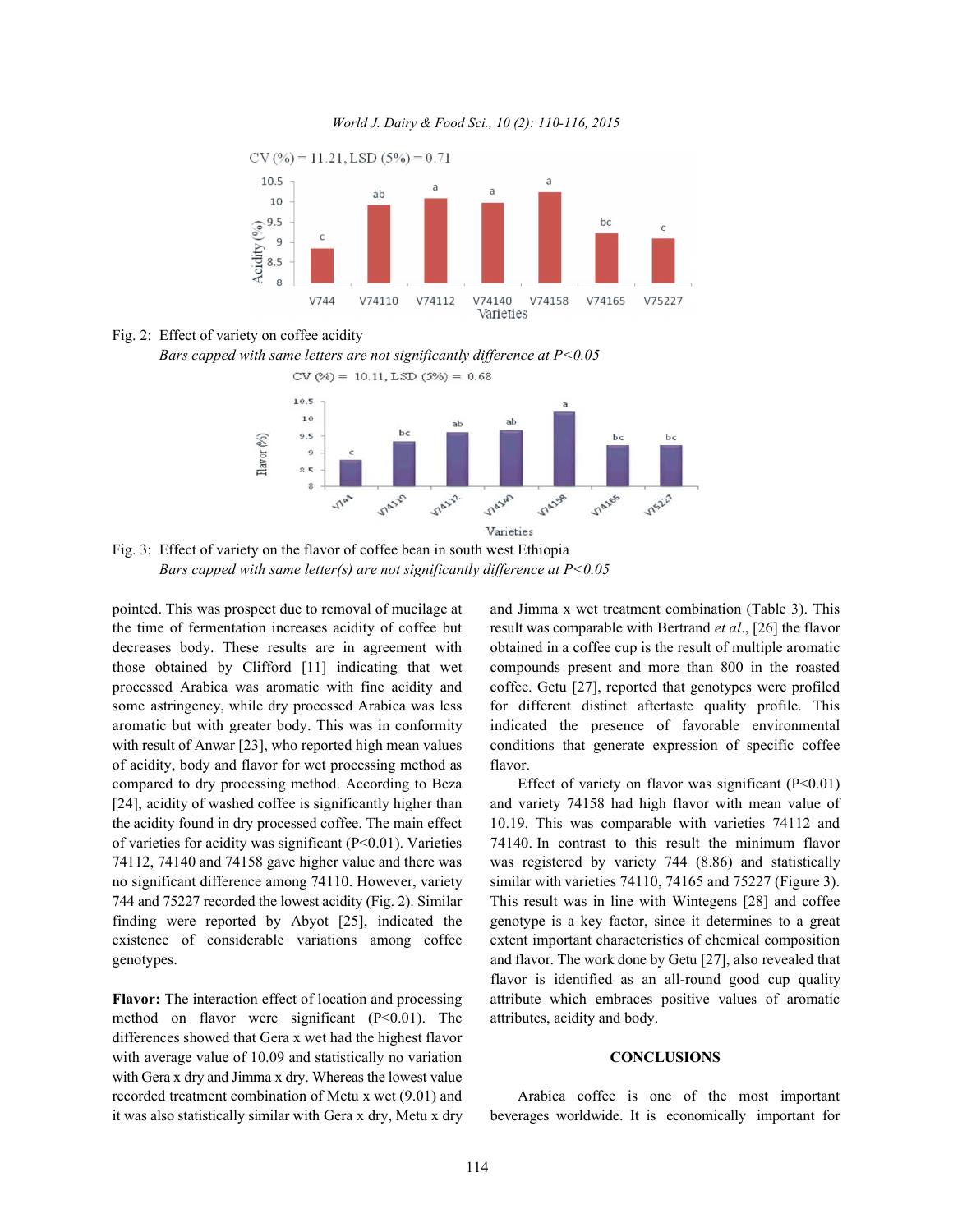different coffee varieties grown in our countries, which are wealth of coffee genetic diversity and suitable high yielding and resistant to diseases. The objective of environments as well as the need to scale-up improved the experiment was to assess liquor quality performance coffee quality knowledge and processing technique for of some early released coffee varieties under Gera, Jimma ensuring traceable trading of high quality coffees. From and Metu conditions and to evaluate the effect of the present study, it can be concluded that marketprocessing methods on liquor quality attributes of these oriented and value-added high quality coffee types can be coffee varieties under Gera, Jimma and Metu. The analysis produced by considering coffee genetic diversity and of liquor quality characters of seven coffee varieties environmental factors with ideal processing and quality (744, 74110, 74112, 74140 74158, 74165 and 75227) of improvement options at each locality. varying suitability ranges has been evaluated at the Jimma Agricultural Research Center coffee quality research and **ACKNOWLEDGEMENT** liquoring laboratory. The relevant quality data were analyzed using a CRD with factorial arrangement of three I would like to thank Jimma University, College of replications. Agriculture and Veterinary Medicine and Jimma

significant difference for flavor and acidity. With regard of my thesis completion. to cup quality value (liquor) attributes, acidity and flavor were significantly affected by processing method x **REFERENCES** location variety at the study sites. Accordingly, the highest value was obtained for washed coffees at Gera as 1. Davis, A.P., R. Govaerts, D.M. Bridson and opposed to washed coffee under Metu conditions, where P. Stoffelen, 2006. An Annotated Taxonomic the highest values were obtained from variety 74158 as Conspectus of the Genus *Coffea* (Rubiaceae). Bot. J. opposed to variety 744. The highland compact coffee Linn. Soc., 152: 465-512. varieties (74112, 74140 and 74158) exhibited superior 2. Davis, AP., F. Rakotonasolo and P. De Block, 2010. acidity whereas variety 744 had the lowest acidity. *Coffea toshii* sp.nov. (Rubiaceae) from Madagascar.

In general, coffee varieties harvested from higher Nordic Journal of Botany, 28: 1341-1336. altitude (Gera areas) had the highest values for coffee 3. Davis, AP., J. Tosh, N. Ruch and M.F. Fay, 2011. acidity and flavor. And coffee varieties 74110, 74112 and Growing coffee: psilanthus (Rubiaceae) subsumed on 74158 had the highest values for liquor quality attributes. the basis of molecular and morphological data; The present findings were quite in consistent with the implications for the size, morphology, distribution earlier quality performances for the studied coffee and evolutionary history of Coffea. Bot J. Linn Soc., varieties, demonstrating the long-year stability of quality pp: 357-377. traits for future quality evaluation. The interaction 4. ICO (International Coffee Organization), 2013. Trade between genetic, environment and processing methods Statistics, available: http:// www.ico.org/ was also evident for increasing production and trading of trade\_statistics. asp? section= Statistics. Accessed traceable quality standards. As a whole, the results July 27 2013. revealed superior coffee quality performance under Gera, 5. Anthony, F., B. Bertrand, O. Quiros, A. Wilches, Jimma and Metu conditions in that descending altitude P. Lashermes, J. Berthaud and A. Charrier, 2001. order. Moreover, wet processing was noted to Genetic diversity of wild coffee (C*offea arabica* L.) significantly improved liquor quality attributes at all using molecular markers. Euphytica, 118: 53-65. locations. 6. Steiger, D.L., C. Nagai, P.H. Moore, C.W. Morden,

coffee varieties were superior over the open large seed genetic diversity within and among Coffea arabica sized coffee cultivars (744 and 75227), indicating the cultivars. Theory of Applied Genetics, pp: 189-215. influence of genetic factors and physiological processes, 7. Berthaud, J. and A. Charrier, 1988. Genetic Resources increased elevation in favoring adaptation and inherent of *Coffea.* Pp. 1-42. In Clarke RJ and Marcrae R (eds). quality traits and detecting the need to apply location Coffee Vol. 4 Agronomy, Elsevier Applied Science, specifically suitable processing techniques. The present London and New York.

small scale producers as well as investors. There are findings also add evidence and demonstrate the immense

The combined analysis of variance showed Agricultural Research Center for their great contribution

- 
- 
- 
- 
- 
- Further, the study demonstrated that the compact R.V. Osgoog and R. Ming, 2002. AFLP analysis of
	-